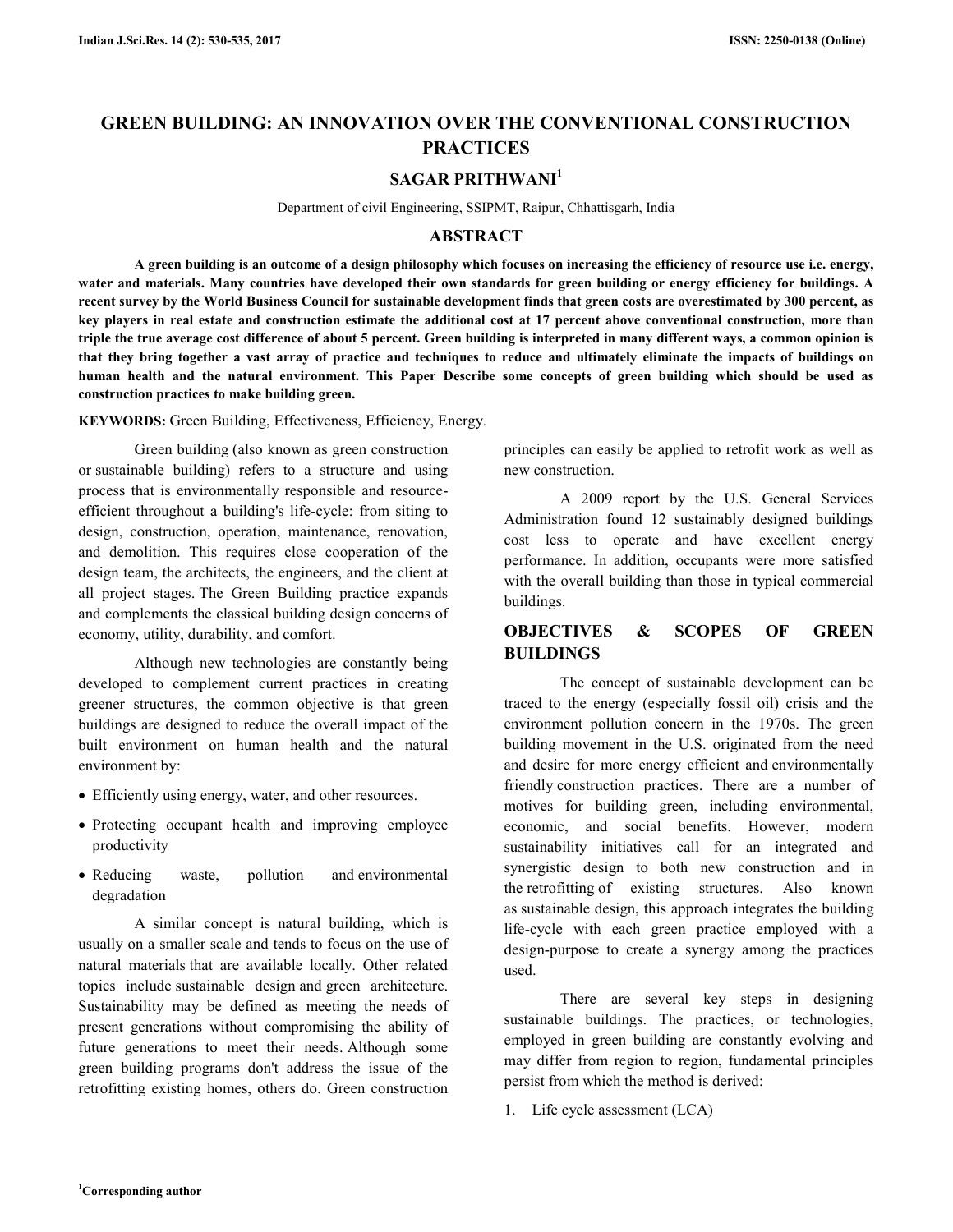- 2. Siting and structure design efficiency
- 3. Energy efficiency
- 4. Water efficiency
- 5. Material efficiency
- 6. Indoor environment quality enhancement
- 7. Operation & maintenance
- 8. Waste reduction

### **Life Cycle Assessment (LCA)**

 A life cycle assessment (LCA) can help avoid a narrow outlook on environmental, social and economic concerns by assessing a full range of impacts associated with all cradle-to-grave stages of a process: from extraction of raw materials through materials processing, manufacture, distribution, use, repair and maintenance, and disposal or recycling. Impacts taken into account include (among others) embodied energy, global warming potential, resource use, air pollution, water pollution, and waste.

### **Siting and Structure Design Efficiency**

 The foundation of any construction project is rooted in the concept and design stages. The concept stage, in fact, is one of the major steps in a project life cycle, as it has the largest impact on cost and performance. In designing environmentally optimal buildings, the objective is to minimize the total environmental impact associated with all life-cycle stages of the building project. However, building as a process is not as streamlined as an industrial process, and varies from one building to the other, never repeating itself identically.

#### **Energy Efficiency**

 Green buildings often include measures to reduce energy consumption – both the embodied energy required to extract, process, transport and install building materials and operating energy to provide services such as heating and power for equipment.

 As high-performance buildings use less operating energy, embodied energy has assumed much greater importance – and may make up as much as 30% of the overall life cycle energy consumption.

## **Water Efficiency**

 Reducing water consumption and protecting water quality are key objectives in sustainable building. One critical issue of water consumption is that in many areas, the demands on the supplying aquifer exceed its ability to replenish itself. To the maximum extent feasible, facilities should increase their dependence on water that is collected, used, purified, and reused on-site.

### **Materials Efficiency**

 Building materials typically considered to be 'green' include lumber from forests that have been certified to a third-party forest standard, rapidly renewable plant materials like bamboo and straw, dimension, recycled stone, recycled metal, and other products that are nontoxic, reusable, renewable, and/or recyclable.The EPA (Environmental Protection Agency) also suggests using recycled industrial goods, such as coal combustion products, foundry sand, and demolition debris in construction projects

## **Indoor Environmental Quality Enhancement**

 The Indoor Environmental Quality (IEQ) category in LEED standards, one of the five environmental categories, was created to provide comfort, well-being, and productivity of occupants. The LEED IEQ category addresses design and construction guidelines especially: indoor air quality (IAQ), thermal quality, and lighting quality.

#### **Operations And Maintenance Optimization**

 No matter how sustainable a building may have been in its design and construction, it can only remain so if it is operated responsibly and maintained properly. Ensuring operations and maintenance (O&M) personnel are part of the project's planning and development process will help retain the green criteria designed at the onset of the project.

### **Waste Reduction**

 Green architecture also seeks to reduce waste of energy, water and Construction materials used during construction. For example, in California nearly 60% of the state's waste comes from commercial buildings. During the construction phase, one goal should be to reduce the amount of material going to landfills. Well-designed buildings also help reduce the amount of waste generated by the occupants as well, by providing on-site solutions such as compost bins to reduce matter going to landfills.

## **METHODOLOGY**

### **Components Of Green Building**

1. Solar panels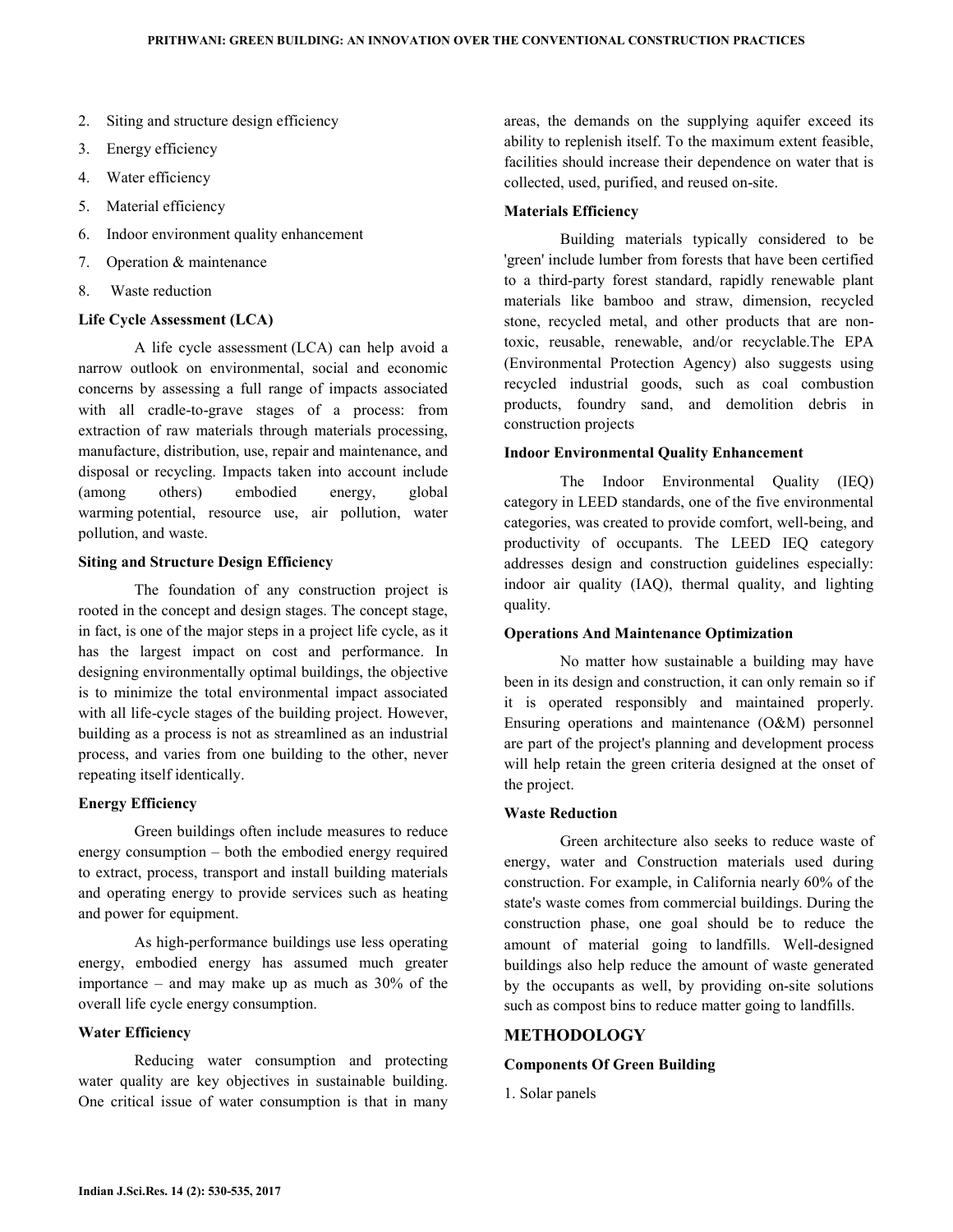- 2. Rainwater harvesting
- 3. Windmill
- 4. Glass
- 5. Solid waste
- 6. Toilet flush
- 7. Lights
- 8. Paints.
- 9. construction Material

#### **Solar Panels**

 A solar panel is a set of solar photovoltaic modules electrically connected and mounted on a supporting structure. A photovoltaic system typically includes a panel or an array of solar modules, an inverter, and sometimes a battery and or solar tracker and interconnection wiring.

#### **Types of Solar panel**

- 1. Crystalline
- 2. Concentrating
- 3. Thin-film

### **Rainwater Harvesting**

 Rain water harvesting is the activity of direct collection of rainwater. The water collected can be used for direct use or recharge into ground water. Rain water can be harvested from rooftops, paved  $\&$  semi paved areas & storm water drains.

**Benefits:** 1. Takes of pressure from municipal water supply

2. It provides a measure of independence to water users.

#### **Wind Mill**

 A windmill is a machine that converts the energy of wind into rotational energy by means of vanes called sails. Originally, windmills were developed for milling grain for food production. In the course of history, the windmill machinery was adapted to many other industrial uses. An important non-milling use is to pump water, either for land drainage or to extract groundwater.

#### **Glass**

 In green buildings, glass seems to be the prime material for visually appealing buildings but follows environmental friendly features in every nook and corner.

#### **Types of glass**

## I. Premium Clear Glass

 For orders without concerns about damage or exposure to UV radiation or a distracting reflection, use Premium Clear Glass. This is the most basic and economical glass choice.

II. UV Glass

 To protect your artwork from ultraviolet radiation, use UV Glass. UV glass will filter approximately 98% of damaging UV radiation. Exposure to UV radiation will cause fading colors, yellowing, and brittleness in your art work. These effects are permanent changes.

III. Non Glare Glass

 When dealing with annoying reflections, the use of Non Glare Glass is ideal. Non Glare Glass works by diffusing light. However by diffusing light, resolution is also diffused.

IV. UV Non Glare Glass

 When concerned with reflection and protection from damaging ultraviolet radiation, use UV Non Glare Glass. The Non Glare will diffuse the glare, while the UV protection will filter approximately 98% of UV radiation.

V. Anti-reflective Glass

 To enhance clarity of your framed work and to eliminate most reflection, use Antireflective Glass. It is preferred for large windows. Anti-reflective Glass will reduce UV radiation by approximately 75 percent.

VI. Museum Glass

The highest UV rated anti-reflective coated glass available to preserve your artwork is Museum Glass. The UV protection will filter approximately 98% of damaging UV radiation.

## **Solid Waste**

 Use composting to reduce waste & help your garden at same time, most food scraps & biodegradable material produces nutrient rich fertilizer.

### **Lights**

 Use Compact Fluorescent Light's (CFL's), LED'S & Motion detector lights can be used to reduce energy use, Energy efficient appliances reduce power use along with Natural light.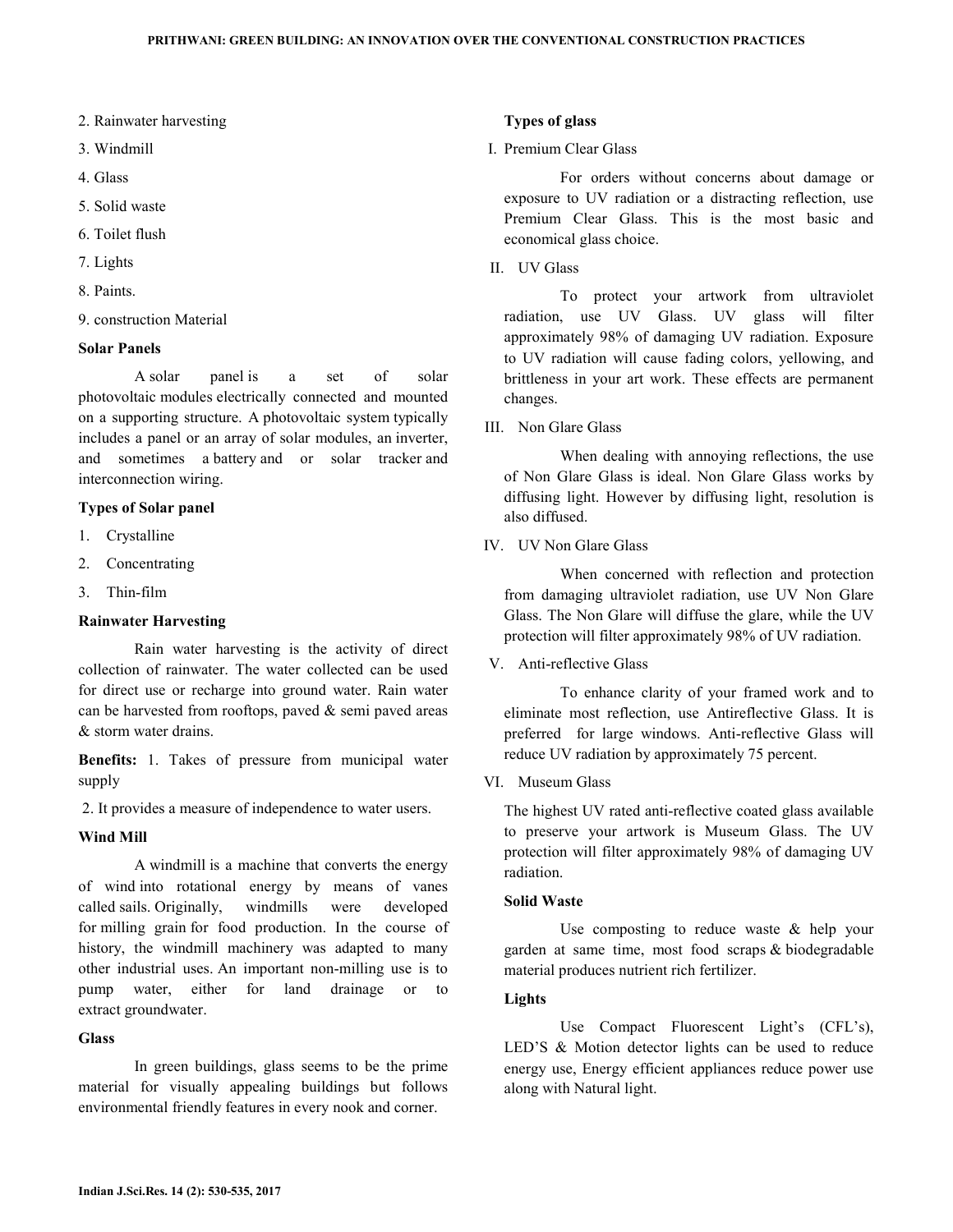## **Toilet Flush**

 Use dual flush toilet since dual flush toilet uses two buttons or handles to flush different levels of water.

## **Paints**

 Use non-toxic paints as they use water instead of petroleum based solvent & do not produces smog producing pollutants

### **Construction Material**

 These material are generally obtained from natural or recycle products which help in making green building**.** 

- **I.** Building material from agricultural waste
- Ex: Rice husk, Bagasse board
- Use: carpentry, panelling & other interior works
- II. Building materials from industrial waste
- Ex: Fly ash bricks, Gypsum

Use: masonry blocks, cement, concrete, boards as finish for walls & ceiling

- III. Materials with recycled content
- Ex: Aluminium , Steel
- Use: structure, finishing.
- IV. Salvaged products
- Ex: Bricks, Tiles
- Use: masonry, paving, structures
- V. Materials & products that are locally available
- Ex: Laterite stone
- Use: Masonry
- VI. Rapidly renewable materials
- Ex: Bamboo
- Use: flooring, scaffolding, interior.

## **HISTORY OF GREEN BUILDING IN INDIA**

 The Indian green building movement can be mainly associated with the government initiatives to encourage sustainability in the society and the acceptance of the green building guidelines by the corporate sector (Bhatnagar 1999). Unlike U.S., where the government policies were based on the public pressure through the environmental movements, major policy decisions by the Indian government were in response to the international

events such as the OPEC oil embargo, the Brundtland Commission.

| Indian Green Building Movement |                                                                                                                                                                              |
|--------------------------------|------------------------------------------------------------------------------------------------------------------------------------------------------------------------------|
| + Plase I - 1974 - 1996        | Euabhilment of automone by the<br>government to encourage sustainability.<br>in ladia                                                                                        |
| + Phase II - 2001-2003         | Formation of the hiding Green<br>Building Council (KiBC).<br>TERI - Business Conneil for<br>Sostainsble Development (BCSD).<br>and the Bureau of Energy Efficiency.<br>(BEF) |
| • Plase III - 2004-200         | Launch of LEED: Ind<br>TERI - GRIHA                                                                                                                                          |

## **DATA AND RESULTS**

- First 3 Platinum buildings monitored to Validate tangible benefits.
- Benefits far Exceeding the initial estimates.

## **Table 5.1: Benefits Experienced In Green Buildings**

| <b>Buildin</b><br>g        | Sq.ft    | <b>Normal</b><br><b>Building</b><br>(kWh) | Actual<br><b>Building</b><br>(kWh) | $\frac{0}{0}$<br>Redu<br>ction | Annual<br><b>Energy</b><br><b>Savings</b><br>(Rs in<br>Lakhs) |
|----------------------------|----------|-------------------------------------------|------------------------------------|--------------------------------|---------------------------------------------------------------|
| Wipro                      | 1,75,000 | 48,00,000                                 | 31,00,000                          | 40%                            | 102                                                           |
| <b>ITC</b>                 | 1,70,000 | 35,00,000                                 | 20,00,000                          | 45%                            | 90                                                            |
| CП<br>Godrej<br><b>GBC</b> | 20,000   | 3,50,000                                  | 1,30,000                           | 63%                            | 9                                                             |

1.275 Billion sq.ft so far

## **Table 5.2: Green Building Resulting In Significant Benefits**

| <b>Environmental Benefit</b><br>Category | <b>Annual Benefits Per</b><br><b>Million Sq.ft</b> |
|------------------------------------------|----------------------------------------------------|
| Carbon dioxide reduction                 | 12,000 Tons                                        |
| Energy savings                           | 15,000 MWh                                         |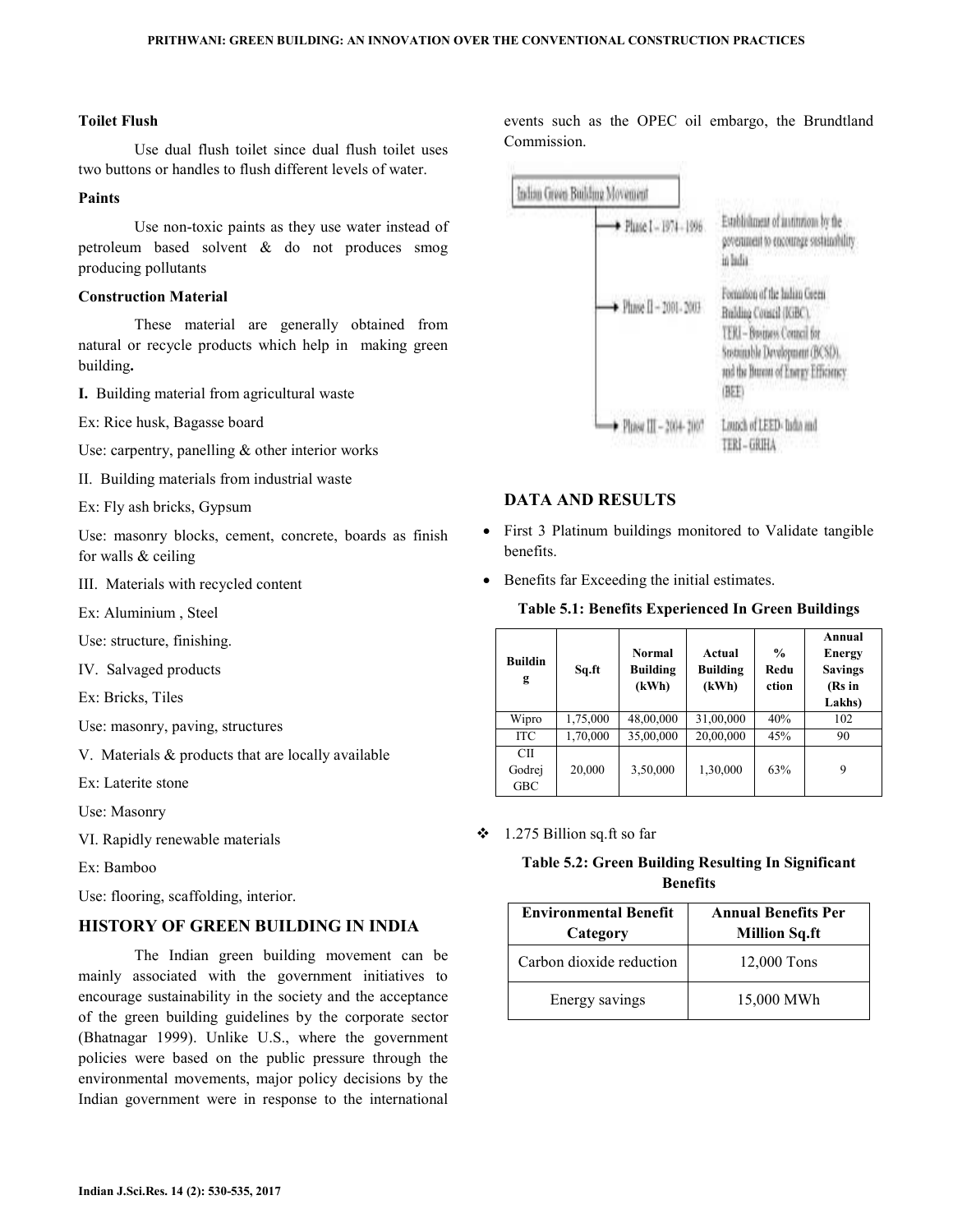| Type of<br><b>Building</b>  | Average<br><b>Energy</b><br><b>Savings over</b><br>Conventional<br><b>Buildings</b> (%) | <b>Average Water</b><br><b>Savings over</b><br>Conventional<br><b>Buildings</b> (%) |
|-----------------------------|-----------------------------------------------------------------------------------------|-------------------------------------------------------------------------------------|
| Corporate<br>offices        | 47%                                                                                     | 60%                                                                                 |
| <b>Tech Parks</b>           | 27%                                                                                     | 50%                                                                                 |
| Hotels                      | 35%                                                                                     | 45%                                                                                 |
| Hospitals                   | 33%                                                                                     | 35%                                                                                 |
| Educational<br>Institutions | 39%                                                                                     | 40%                                                                                 |

**Table 5.3 Performance Monitoring** 

 Note : Data Collected from 40 IGBC Rated Green Buildings

| Feature                | <b>Conventional</b><br><b>Building</b> | <b>Green Building</b> |
|------------------------|----------------------------------------|-----------------------|
| Electrical             |                                        |                       |
| Demand                 | 8-10 MW                                | 6-7 MW                |
| $(1 \text{ Mn sq.ft})$ |                                        |                       |
| <b>Lighting Power</b>  |                                        |                       |
| Density                | $1.5 - 2.0$                            | $06-08$               |
| (watts/sq.ft)          |                                        |                       |
| Equipment              |                                        |                       |
| <b>Power Density</b>   | $2.5 - 3.0$                            | $1.5 - 2.0$           |
| (watts/sq.ft)          |                                        |                       |

**Table 5.4 What Green Buildings Did Differently** 

| <b>Building</b>                        | Yea<br>r<br>Awa<br>rded | <b>Buil</b><br>$t$ -in-<br>Are<br>я<br>(sq.f)<br>t) | Rating<br>Achiev<br>ed | $\frac{0}{0}$<br>incr<br>ease<br>in<br>cost | Payback<br>(Yrs) |
|----------------------------------------|-------------------------|-----------------------------------------------------|------------------------|---------------------------------------------|------------------|
| CII-Godrej<br>GBC,<br>Hyderabad        | 2003                    | 20,0<br>0 <sub>0</sub>                              | Platinu<br>m           | 18%                                         | 7 years          |
| <b>ITC</b> Green<br>Centre,<br>Gurgaon | 2004                    | 1,70,<br>000                                        | Platinu<br>m           | 15%                                         | 6 years          |
| Wipro,Gur<br>gaon                      | 2005                    | 1,75,<br>000                                        | Platinu<br>m           | 8%                                          | 5 years          |
| Technopol<br>is, Kolkata               | 2006                    | 72,0<br>00                                          | Gold                   | 6%                                          | 3 years          |
| Spectral                               | 2007                    | 15,0                                                | Platinu                | 8%                                          | 4 years          |

| <b>Services</b> |      | 00           | m       |       |         |
|-----------------|------|--------------|---------|-------|---------|
| Consultant      |      |              |         |       |         |
| s Office,       |      |              |         |       |         |
| Noida           |      |              |         |       |         |
| Kalpataru       | 2008 | 3,00,        | Platinu | $2\%$ |         |
| Square          |      | 000          | m       |       | 2 years |
| Suzlon          |      |              | Platinu |       |         |
| One Earth,      | 2010 | 8,00,<br>000 |         | $2\%$ | 2 years |
| Pune            |      |              | m       |       |         |

## **PERFORMANCE OF GREEN BUILDINGS**

- 1. Maximizes the utilization efficiency of the resources, also maximizes reuse & recycling.
- 2. Maximizes the use of efficient building materials & construction practices.
- 3. Uses efficient equipment to meet its lighting, air conditioning & other needs.
- 4. Maximizes the use of renewable source of energy.
- 5. Provides comfortable & hygienic indoor working conditions.
- 6. Uses efficient waste & water management practices.

## **CONCLUSION**

 Green buildings are not those buildings which are green in color but, they are buildings which are constructed with low cost and efficient use of energy available in the local surroundings. So that it may not affect the environment and the living beings in the society. Its demonstrable benefits exist in many projects. Its life cycle benefits must be considered to justify higher first costs. Expedited permits and tax incentives are straightforward and can be effective when well designed.

 The need for sustainable development in construction sector has become significant in the last decade mostly due to major resource consumption and contamination buildings generate. Green building has the potential to minimize thenegative impact on the environment and offer business and occupant health related benefits.

## **REFERENCES**

Adrian Leaman, Leena Thomas, and Monica Vandenberg "'Green' Buildings:What Australian Building Users Are Saying",2007, PP 22-29.